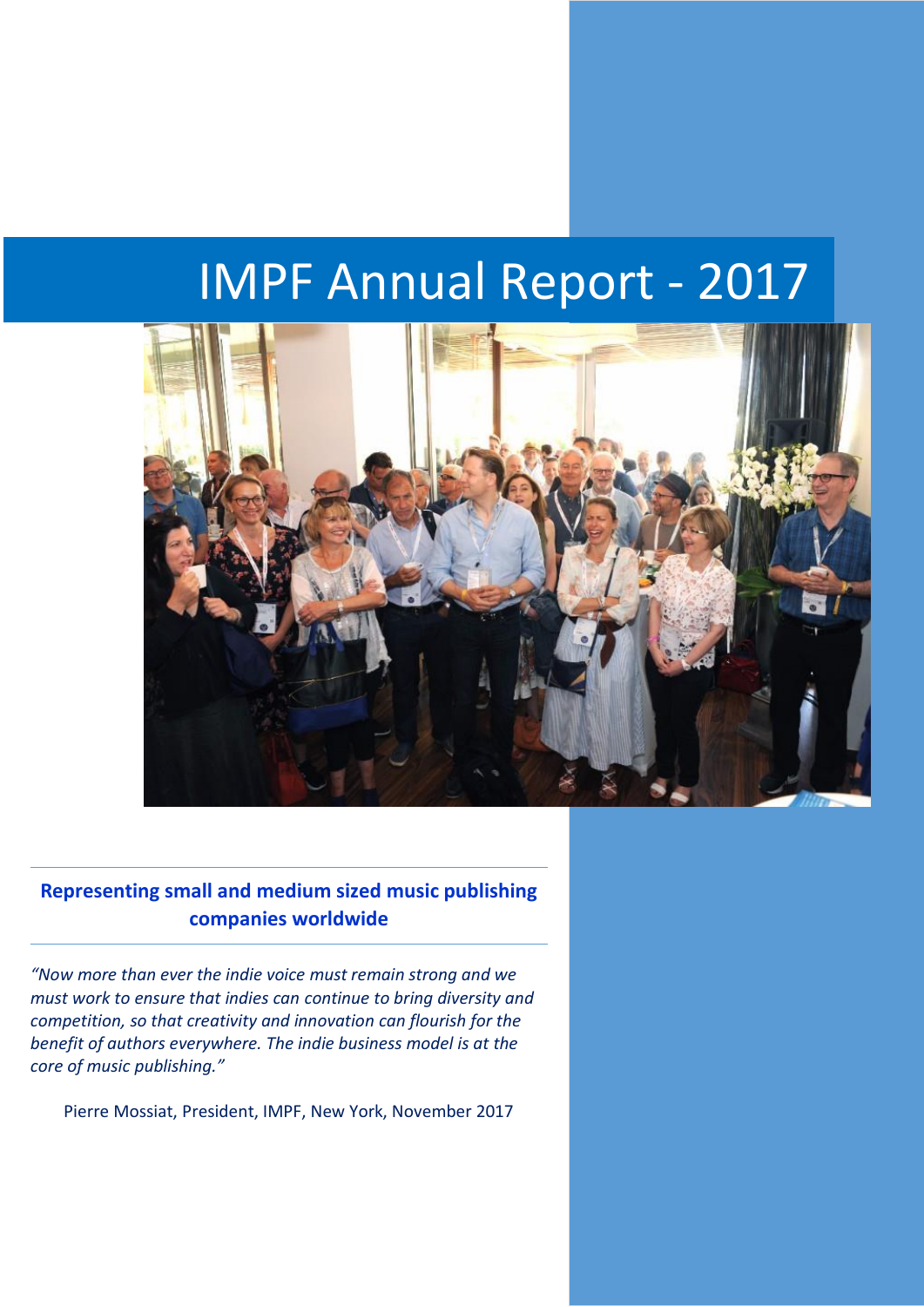

**IMPF serves as an international network and meeting place for independent music publishers. Its main objectives are to:**

- **share experiences and best practices in music publishing;**
- **exchange information on the legal framework and music publishing environment internationally;**
- **coordinate actions and support projects relevant to composers and music publishers;**
- **represent the interests of the independent music publishing community globally;**
- stimulate a favorable environment for artistic, cultural, linguistic and commercial **diversity**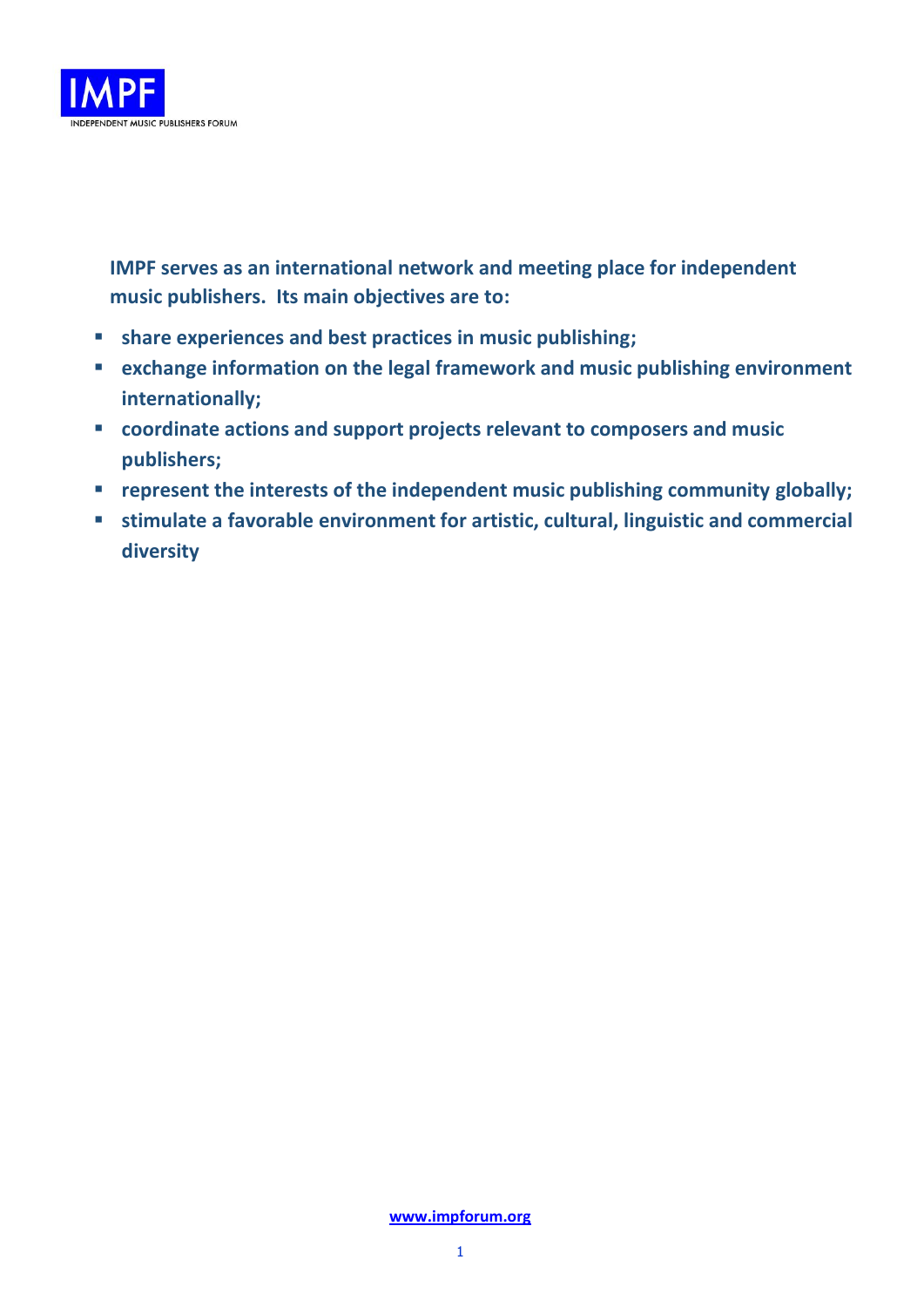

# **Introduction**

2017 marked an industrious and active year for IMPF as work continued around organisational development, policy and advocacy, and stakeholder relations, with the **Board of IMPF focussing on supporting and upholding the independent music publishing community** and promoting the interests of the sector. Over the past 12 months we have sought to consolidate our position through engagement with key stakeholders at international and regional level, including dialogue with media and policymakers, speaker platforms, events, position papers, meetings and partnerships.

The music publishing industry continues to face uncertainty from adverse copyright developments around the world through to the challenges posed by the lobbying power of the digital platforms and the online consumption of creative content.

Work within the EU continued around the notion of the 'value gap' as the issue of imbalance of payments is addressed by EU legislators. **IMPF is part of the informal coalition of music rightsholders organisations in Brussels** that actively lobbies at the European Parliament and at Member State level on the Copyright Directive. The EC proposal on Copyright clarifies the role and responsibilities of UUC platforms, including negotiation of fair copyright licenses and cooperation with the creative sector. The proposal has already been vetted by several European Parliament committees and is expected to be voted on by the lead Legal Affairs Committee (JURI) under the head MEP (Axel Voss, Germany) in late Spring after delays of months, largely due to the huge number of amendments submitted by the 'public' and interested parties, and also due to the heavy lobby of the tech sector and the Pirate party. This tech grouping says that forcing internet platforms to monitor uploads by users to protect against copyright infringement "would impose an immense, gratuitous burden on services that have huge economic and social benefits" and would harm the freedom of expression of users, creators and innovators who use online platforms since platforms would be motivated to remove or prevent user-generated content altogether"

**The "value gap" is caused by loopholes in the law that allow some of the world's biggest digital platforms to deny fair remuneration to millions of creators.** The proposals that are under discussion are the most important copyright reforms in decades and will affect authors and creators and rightsholders for decades to come. They are merely a first step in the right direction however and it is vital that the issue of fair remuneration is finally addressed. **Platforms should not be allowed to make such huge profits on the back of the work of creators.**

IMPF has also been busy monitoring industry developments in other parts of the world where our members are, including the **Copyright Office reform, CRB trials and the Music Modernisation Act in the US**. IMPF has been actively supporting the work of the **USAlliance for Music** which aims to show solidarity with European music creators by supporting the solutions proposed in the EU copyright proposal.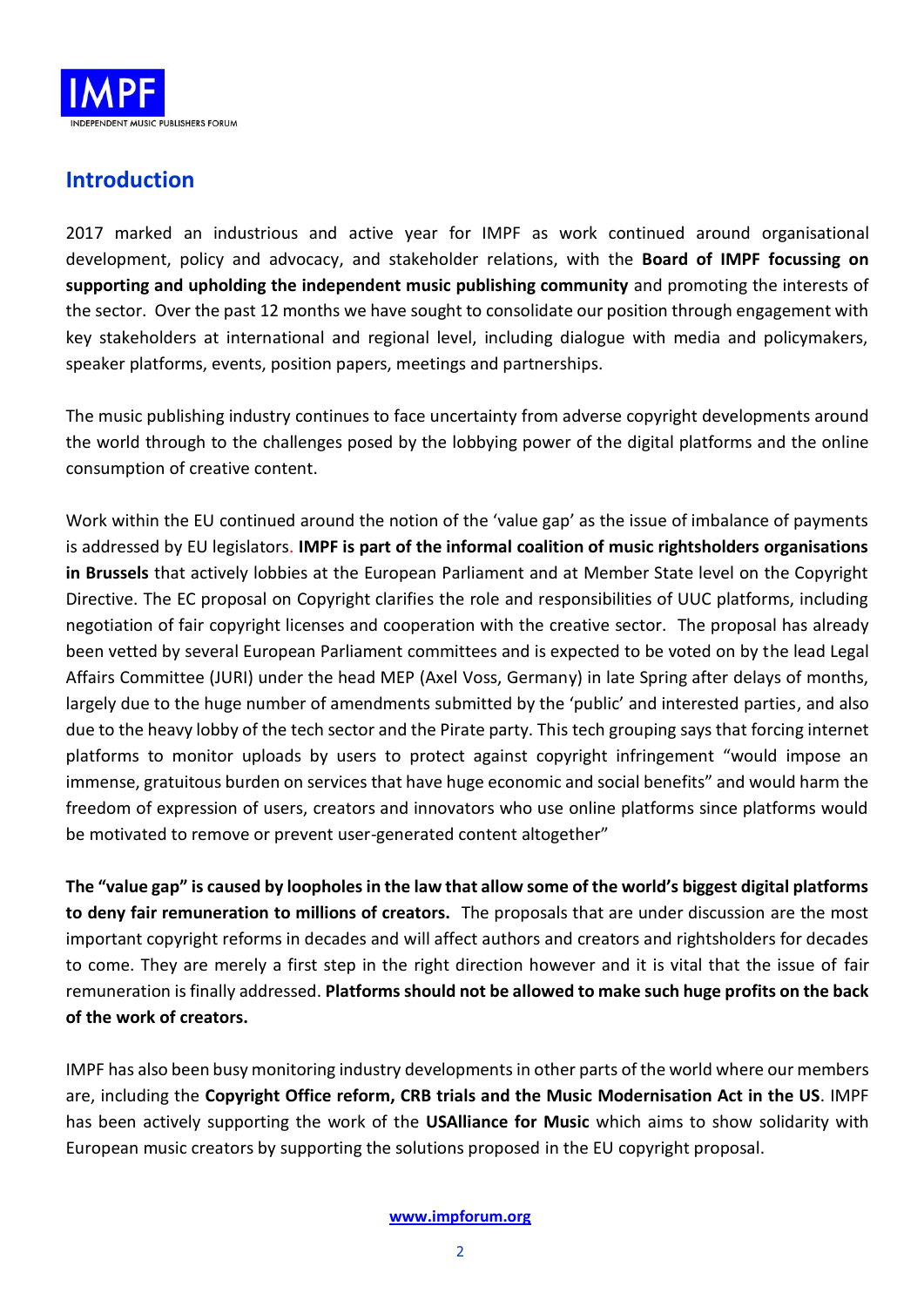

**Brexit continued to be on the IMPF radar during 2017 and the United Kingdom's decision to leave the European Union will have broad implications for our industry in Europe and beyond.** A number of specific issues need to be addressed to ensure that the UK remains an attractive place for a talented and creative music industry. Aside from the key issue of how copyright laws will be affected, digital products and licencing/collective rights management also face an uncertain future if the UK is no longer a member of the digital single market. Record shops too might experience sales challenges if favourable tariffs with the EU are not agreed and there could be a negative impact on the cost of touring in Europe. We are continuing to keep a close eye on the Brexit developments and are hopeful that the year ahead will bring greater clarity.

# **1. Organisational Development and Governance**

The year kicked off with the 2017 **IMPF General Assembly, held in Paris on 22 February at SACEM**. It was attended by some 80 indie music publishing companies and guests representing international writers' organisations, publishers and CMOs from around the world.

IMPF President, Pierre Mossiat, CEO of Strictly Confidential Music Publishing, gave the opening and closing addresses in which he called on policy makers everywhere to take heed of the industry and the decisions it was taking. He stressed IMPF's commitment to working closely with organisations that represent collective management and writers and reminded everyone that IMPF was established as a forum for indie music publishers to engage and dialogue at just such an international level.

The General Assembly heard from speakers: **CEO of SACEM and host Jean-Noël Tronc,** gave a wide-ranging address during which he touched on the current copyright reform on both sides of the Atlantic and emphasised the importance of the continuing need for unity amongst the broader music community in light of those who want to undermine the vibrant industry. He also stressed his personal support for the vital voice of the indie sector. **Lorenzo Ferrero, attending in his capacity as President of CIAM,** praised the frank, concrete and constructive relationship between CIAM and IMFP. **Spotify's European Director of Songwriter and Publisher Relations, Jules Parker,** presented the work they are doing with songwriters in liaison with publishers, offering training and showcasing creators and artists through talent hubs and workshops. Rolf Budde, (IMPF vice chair and Chair DMV Germany, (Budde Music)), addressed the mammoth task publishers and GEMA undertook to change the law in the aftermath of the November 2016 ruling in Germany, a topic of great interest to the publishers and writers present, given the disaster it avoided.

**Filippo Sugar (Sugar Music), Simon Platz (Bucks Music), Angela Rose White (David Rose Publishing) and Ger Hatton also presented on various topical EU and US issues.**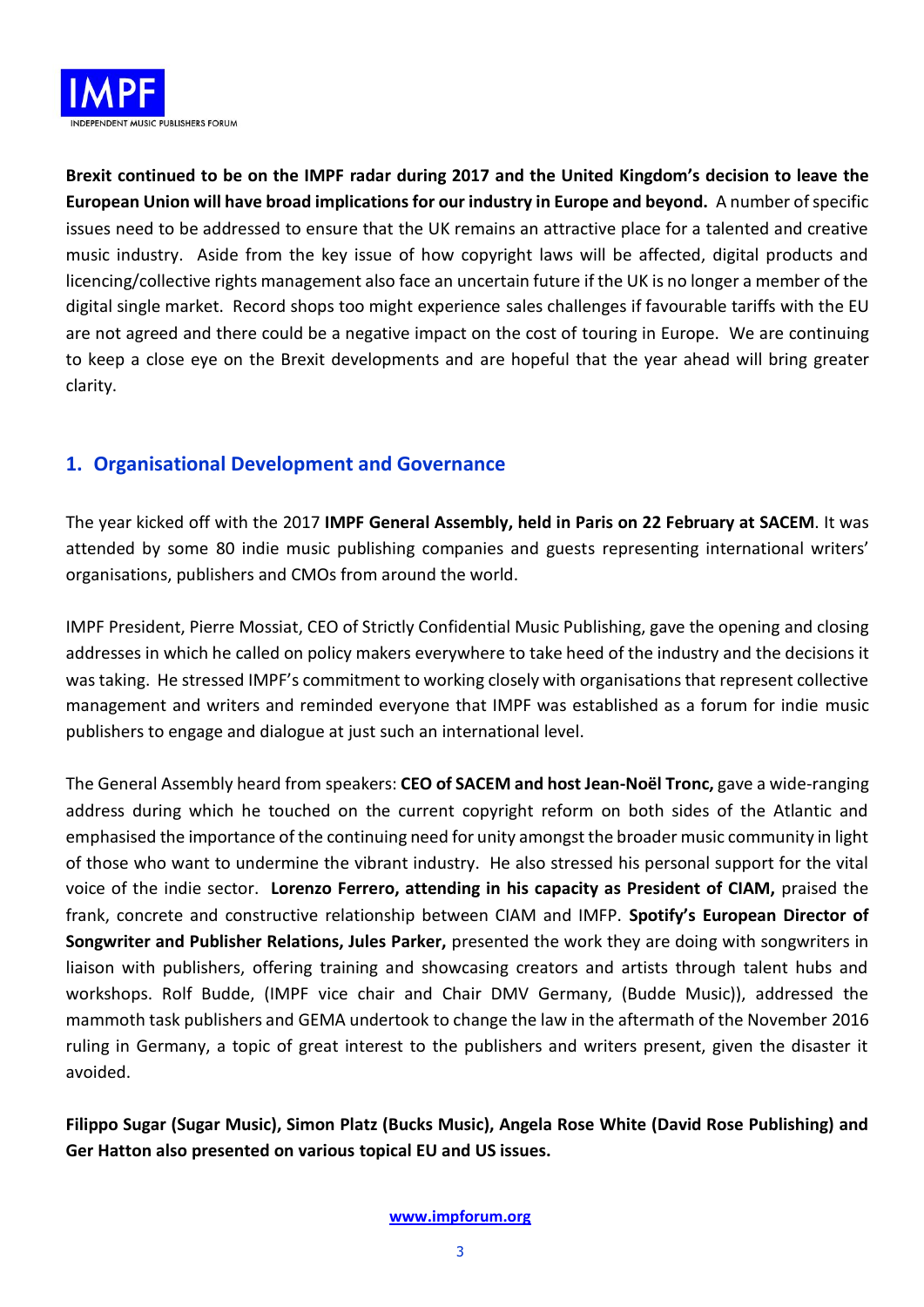

# **IMPF Board Members and current administrators serving from 2016 – March 7, 2018 are:**

**Executive Board** is Pierre Mossiat, IMPF Chair, Strictly Confidential (BE); Rolf Budde, IMPF Vice-Chair, Budde Music (DE); Teresa Alfonso; Teddy Sound Music Publishers (ES); Randall Wixen, Wixen Music (US); Francesca Trainini, Oyez! (IT); **Board Members** are Julio Guiu Marquina, Clipper's Ediciones Musicales (ES); Halit Uman, Halit Music (FR); Alfredo Gramitto Ricci, Edizioni Curci (IT); Filippo Sugar, Sugar Music (IT); Ichi Asatsuma, FujiPacific (JP); Niclass Björlund, Edition Bjorlund (SE); Annette Barrett, Reservoir Music (UK); Simon Platz, Bucks Music Group (UK); Rob Guthrie, Songs Music Publishing (US); Jake Wisely, The Bicycle Music Company (US);

IMPF was particularly delighted to welcome **Ichi Asatsuma of FujiPacific** to the Board in 2017. One of the most prominent and respected figures in Japanese music, and the indie industry internationally, Mr Asatsuma strengthens the voice of the Forum and brings invaluable experience, particularly in consolidating growth in the Asia Pacific region.

### **1.1 Membership**

**IMPF grew by 18% during 2017** and welcomed new members from Africa (the first - Sheer Music Publishing), Canada, Europe, Japan and the US. The Forum continues to grow in both size and stature and is establishing itself as a truly international network, gathering independent industry players from around the world.

# **1.2 Driving Visibility**

IMPF worked throughout 2017 to drive greater international visibility for indie publishers. This included building relationships with key industry stakeholders and taking part in wider industry gatherings. In particular IMPF was involved in the following high-profile initiatives:

- Pierre Mossiat was keynote speaker at the **AEDEM annual music publisher meetings in Spain**;
- IMPF partnered with the IP Summit for the second year running. The 12<sup>th</sup> edition of the IP Summit was held in Brussels in December gathering more than 450 practitioners to discuss the timeliest IP issues and EU reforms related to patent, copyright, trademark, design and new technologies. IMPF Board Member, Niclass Björlund was a panellist in one of the high-level discussions;
- Teresa Alfonso spoke at the monthly **Breakfast Label Lab in Barcelona**, organised by the local government's business development services and record industry association APECAT/AFYVE;
- IMPF participated to the **ICMP Central and Eastern Music Publishers Congress and Production Music Conference** which took place in Warsaw in September;
- IMPF President, Pierre Mossiat, spoke at the **MaMA event in Paris**, joining the panel debating "A Digital Revolution for Rights Management"
- IMPF was present at the **'Meet the Authors'** event organised by GESAC in May in Brussels
- IMPF Board Member Niclass Björlund from Sweden, took a seat at the **ICMP Popular Bureau**.
- MPF Board Member and Managing Director of Reservoir/Reverb Music Annette Barrett was honoured in the 2017 **Music Week's Women in Music.**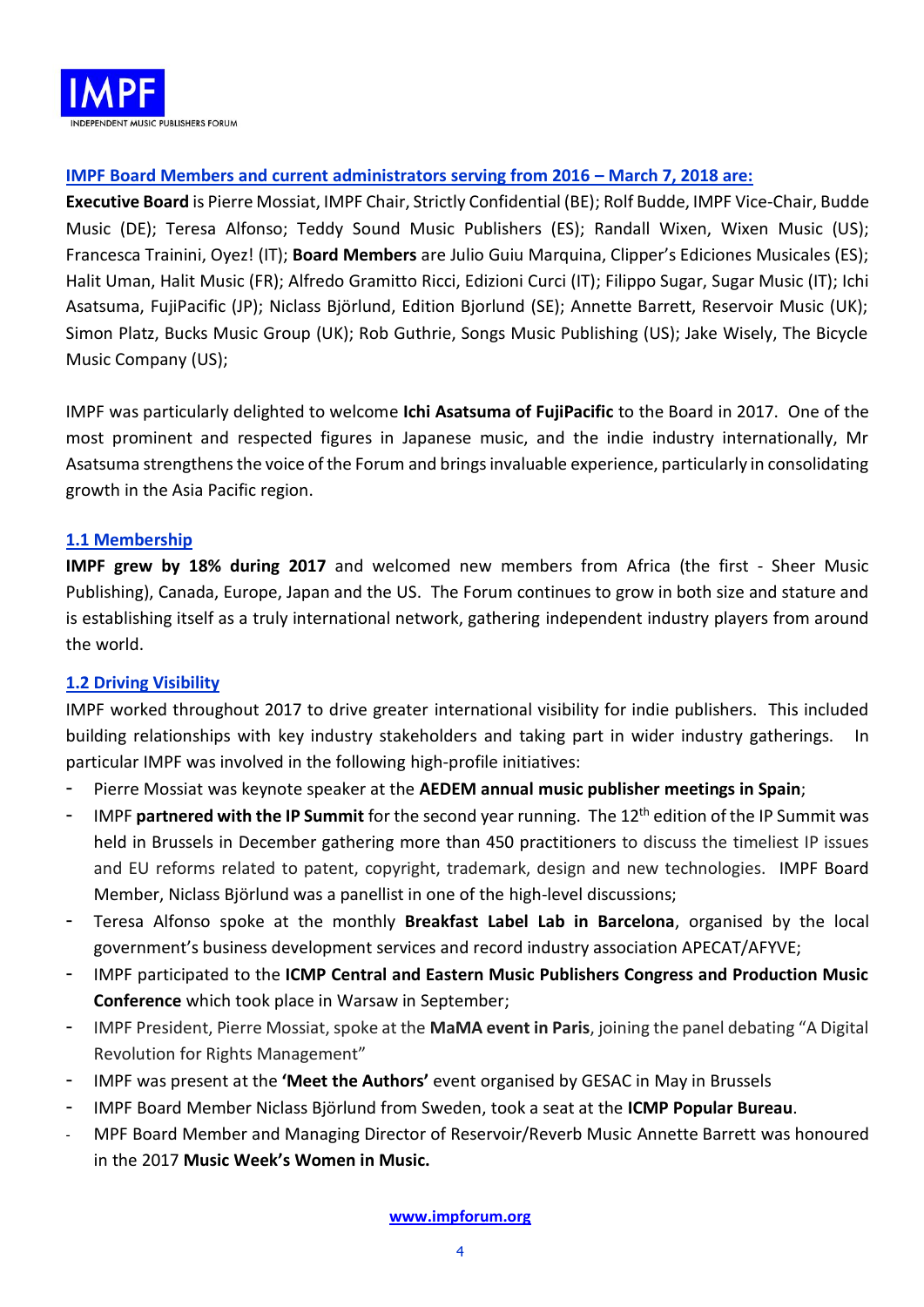

# **1.2.1 Communicating online and off**

Following the new logo design and website launch the previous year IMPF has maintained its regular communications outreach with members and wider stakeholders.

- Six editions of the **IMPF newsletter** were issued, and a series of regular bi-weekly round-ups was initiated and circulated to members to keep them up to speed on the actions of IMPF.
- A number of **press releases** were distributed to music trade and wider press and placed on the website and interviews were held with two trade journalists.
- In addition, **marketing materials** promoting the Forum were prepared for all events and content tailored to the various audiences.
- Regular **engagement and advising of members** via telephone and email on business oriented issues.
- The **IMPF online member forum** has now been up and running for 12 months and provides a valuable resource for members, keeping them up-to-date on IMPF issues and providing them with further information on relevant policies and lobbying strategies. It has proved a useful tool for fostering discussion among members from across the globe, allowing them to engage and collaborate on shared issues.
- During 2017 IMPF also **reactivated its social media accounts** on Twitter and LinkedIn and is now using them to communicate with stakeholders.

# **1.3 Meetings and Events**

Regular *monthly Board meetings* were scheduled and held over the course of 2017, including three faceto-face board meetings in Paris, Cannes and New York. At each of these meetings IMPF also took the opportunity to hold, three open meetings for members and guests.

IMPF hosted the 2<sup>nd</sup> Annual Independent Music Publishers Networking Breakfast at MIDEM in cooperation with **AIMP,** following the successful inaugural event the previous year. Gathering over 140 publisher members and guests the breakfast was extremely well attended with many people commenting that it was possibly the best networking event during MIDEM; IMPF is very pleased to work together with AIMP.

IMPF's **Pierre Mossiat,** in his address to the breakfast stated that "Independent music publishers and the composers and authors whom they represent are at the heart of the music industry and yet are amongst the most vulnerable, due in large part to the protection offered by safe harbour to what are some of the biggest companies in the world". **Michael Eames, President of AIMP** commented that "It is clear that there is a great need for independent publishers worldwide to gather and share their issues and concerns and see how they can solve them together". The breakfast has now become an established feature on the calendar.

The *3 rd Annual North American Meeting* for IMPF members and guests was held in November at HFA offices in New York. It gathered indie music publishers, collective management, composers and authors organisations and music industry stakeholders from around the world. The meeting was chaired by Rob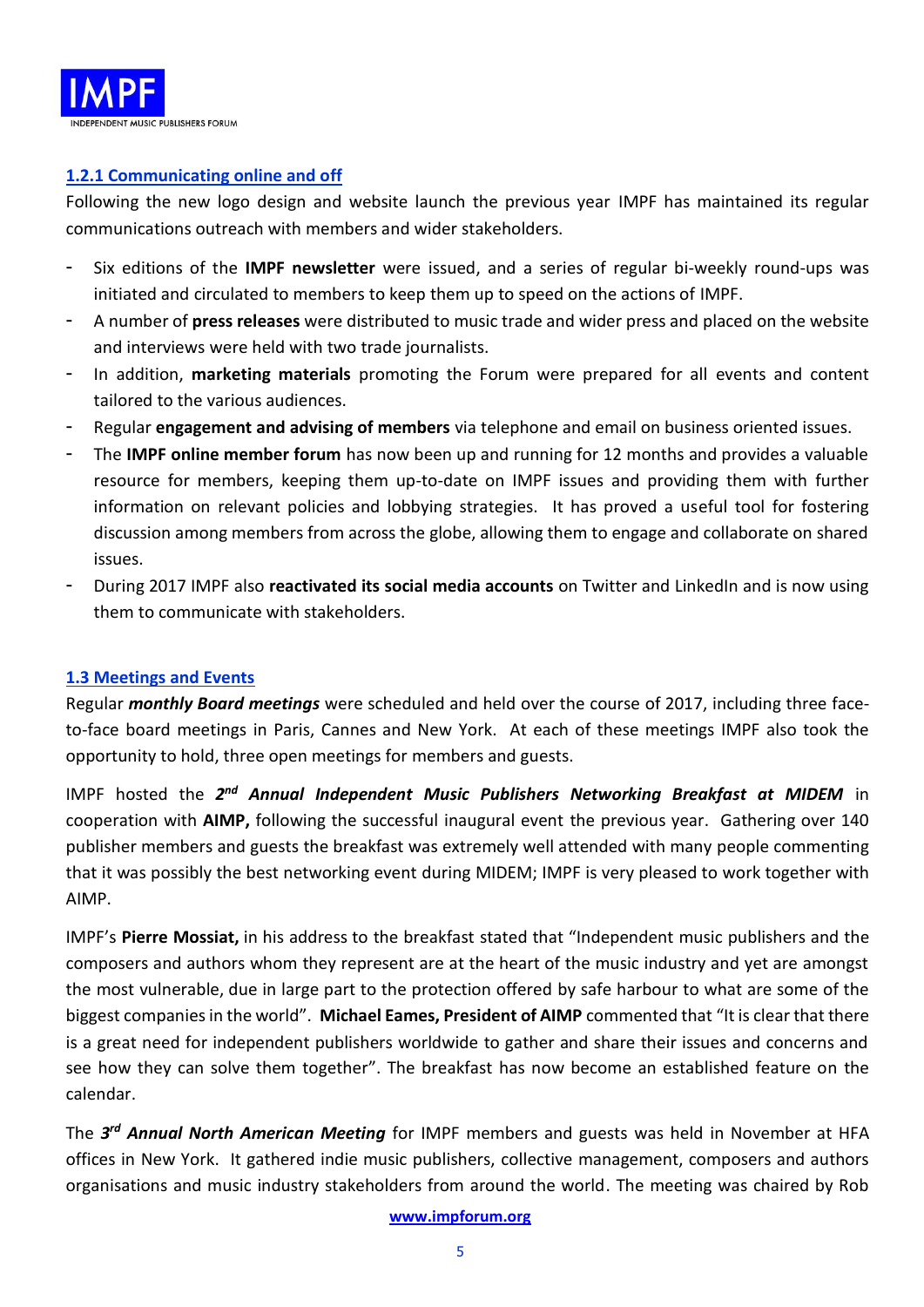

Guthrie, Head of Operations at Songs and speakers included **Gadi Oron (Director General of CISAC); Justin Kalifowitz (CEO of Downtown Music); Margaret McGuffin (Executive Director of MPA Canada) Michel Kains (USAlliance for Music).** Some 60 guests were present, and the discussions continued over a networking lunch.

# **2. Stakeholder Relations**

# **2.1 Relations with Societies**

Societies and Technical matters was one of the larger items on 2017 agenda for IMPF. The Forum took an active approach in progressing work on standardising information for databases, working with various CMOs and their representative organisations throughout the year. **IMPF and CISAC regularly engaged on issues of importance to our community** and IMPF acknowledges the time and consideration of **Gadi Oron** (Director General of CISAC) and **Eric Baptiste** (Chair of the Board of Directors).

Progress was made on the **CISAC-FastTrack cross industry cooperation** during 2017. **Teresa Alfonso** is the responsible Board member and sits on the FastTrack Cross Industry Steering Committee, the Joint Project Lead and the CIS-Net Rightholders Team. Three FastTrack projects on harmonising processes got underway during the year: CIS-Net access for rightsholders, the Online IPI Look-up Service and the ISWC (International Standard Work Code) Allocation Service for identification of musical works.

Indies and societies enjoy an interdependent relationship and it is very important to have **publishers on the boards of their CMOs to provide much needed business acumen and insights.** Many IMPF members were involved in the three FastTrack projects, acting as volunteers within working groups and trial runs and we look forward to the conclusion of some of this huge undertaking and work throughout the course of 2018. **There was proactive liaison, outreach, meetings and presentations with SACEM, SIAE and PRS on various arising issues.**

# **2.2 Relations with Composers and Authors**

Closer collaboration with organisations representing publishers and writers was achieved during 2017, acknowledging the importance of the relationship. The associations representing creators are an integral link in the value chain and are a key stakeholder for IMPF and publishers, and IMPF recognises the importance of working closely with them **to find solutions to the global issues that we share.**

IMPF Board members were individually and personally engaged in many dealings back and forth with **CIAM and also with ECSA,** underlining the significance of these relationships.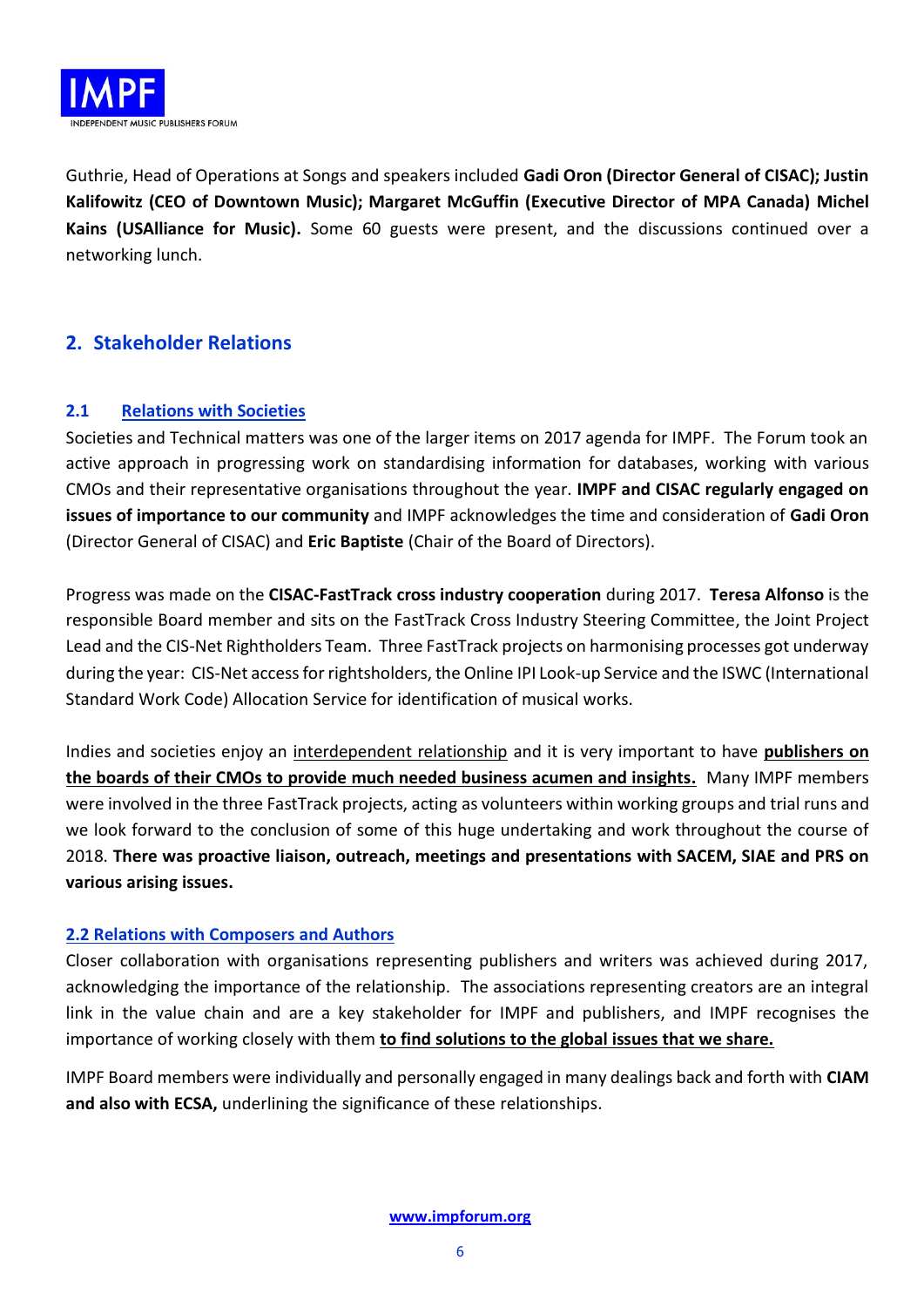

### **2.3 Relations with ICMP**

Throughout 2017 IMPF continued to cooperate closely with ICMP (International Confederation of Music Publishers), acting as a collective voice for indie publishers towards ICMP and liaising on issues of copyright reform and advocacy. **IMPF maintains a permanent seat at the ICMP Board**, currently represented by **Pierre Mossiat** and other IMPF members with seats at ICMP include: IMPF Vice-President **Rolf Budde** is an Executive Board member of ICMP; IMPF board members **Simon Platz, Niclass Björland and Teresa Alfonso** sit on the ICMP Popular Bureau with the latter serving a Vice Chair; IMPF member **Ian James** of Mushroom Music Publishing sits on the ICMP Board as does IMPF member **Jodie Ferneyhough** of CCS Rights Management Canada. Teresa Alfonso is also part of the Anti-Piracy Committee.

**Active collaboration between IMPF and ICMP is imperative** to successfully delivering a unified voice for the music publishing industry ecosystem and results at any given moment of a second international organisation echoing that of each other in advocacy.

### **2.4 Relations with Digital Service Providers**

Engagement on and with digital platforms and tech companies was an active area of work for IMPF in 2017. While discussions on the global value gap continued as a part of the EU copyright proposal, a series of meetings with **Spotify and YouTube** were held during the year, initiated by **IMPF's Digital Working Group, Pierre Mossiat, Jake Wisely, Teresa Alfonso, Simon Platz, Annette Barrett, Ger Hatton.** 

The read-only **CMS access pilot launched by IMPF** with YouTube, was extended further during 2017 and there are now nine indie publishers taking part. During 2018 IMPF intends to expand this further to allow all its members access.

IMPF discoursed with **Loudr** on the practical considerations of blockchain technology and music data; and also has established an initial outreach to **Dubset Media** on music publisher services.

# **3. Public policy and lobbying**

IMPF engaged publicly on shared issues over the course of 2017 namely in the area of User Generated Content. **The Value Gap** and the legislation introduced in the EU represent a key work stream for IMPF. It is a crucial issue for the sector and stakeholders from all areas of the music industry value chain are cooperating. The **EU Copyright Proposal** is the first time that the Value Gap is being addressed in a bid to create a market fit for copyright in the digital age and halt the stranglehold of incumbent online operators. It is currently in Committee stage in the European Parliament, before being voted in Plenary later in the year.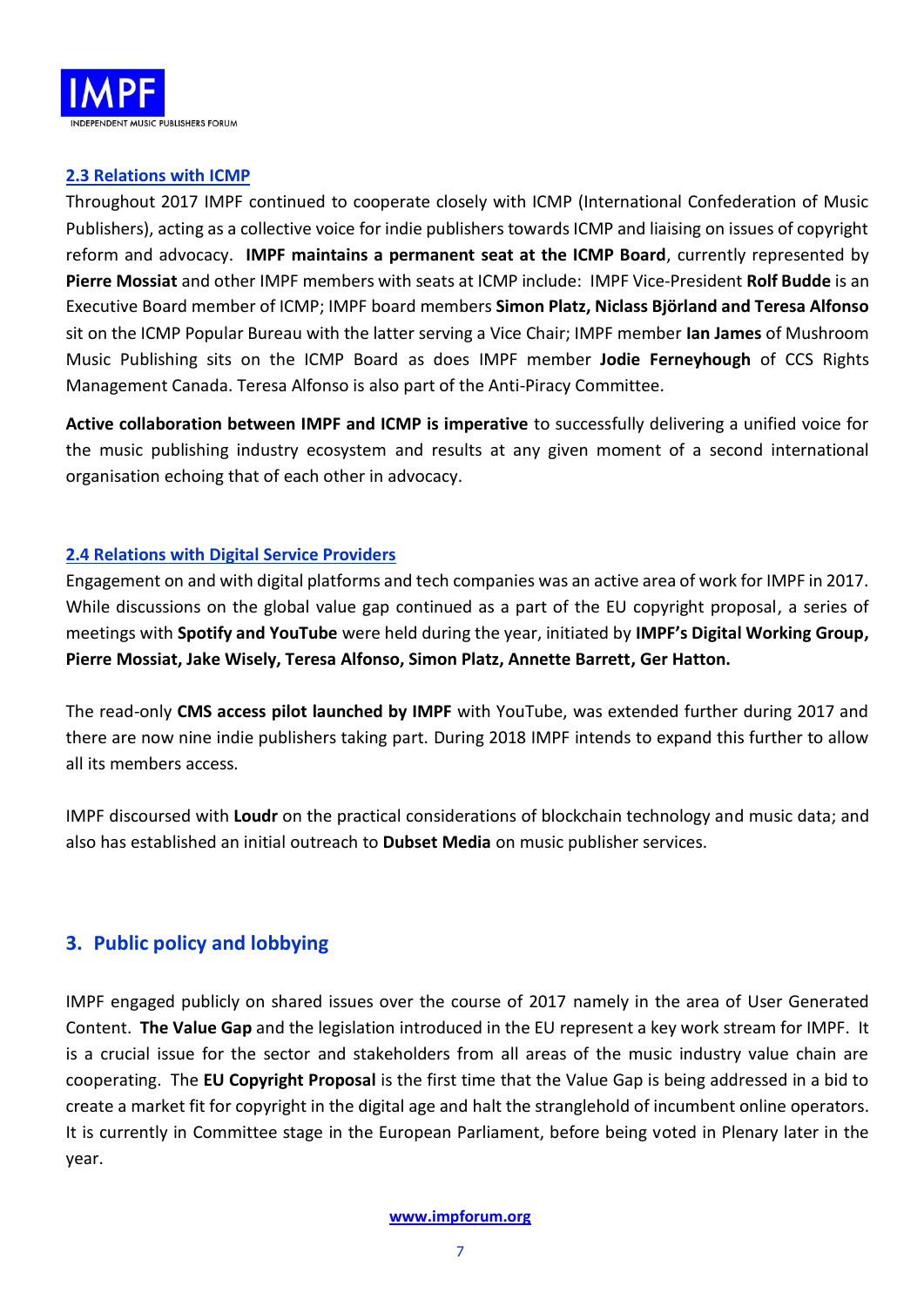

**The Indie sector has an important voice in this debate.** We are the largest investors and risk-takers in the music business, accounting for over 80% of new releases, and it is crucial that we make our voice heard. IMPF has worked throughout 2017 to get its message across, including;

IMPF **co-signed a letter to the European Parliament's Committee of Civil Liberties (LIBE**) on the European copyright reform package calling to improve the draft Opinion via effective compromises.

The Forum also **submitted a letter to the Government of Hungary** encouraging them to support the Value Gap Provisions of the European Commission's proposal for a Directive on Copyright in the Digital Single Market. As a result of the letter music publishers in Hungary were invited to a high-level meeting with the Ministry.

In a joint letter to the European Commission, European Parliament and Member States, **IMPF and other organisations from across the music sector welcomed a new pilot programme for music in Europe** and urged the EU to support a full European Music Programme.

A letter was also **written to the Canadian Government** in support of the Canadian Music Policy Coalition's submission to the public consultation in Canada regarding the reform of its Copyright Board. The IMPF letter echoed the submission commenting on deadlines regarding proceedings, implementing best practises from tribunals elsewhere and the need for mandated guidance in setting tariff rates.

Through IMPF's partnership with **Pro-Music Coalition**, there was ongoing work in 2017 to promote the different ways people can enjoy music safely and legitimately online. *[www.pro-music.org](http://www.pro-music.org/)* is an alliance of organisations and individuals across the music industry including musicians, composers, performers, managers, publishers, major and independent record companies and retailers.

The complete set of IMPF policy positions can be found on the IMPF website. IMPF expects ongoing updates to these positions as new issues crop up and develop and welcomes member input.

# **4. Acknowledgements**

The IMPF Board would like to acknowledge and thank the following people and organisations for their contribution to a successful year for the Independent Music Publishers Forum: ICMP, IMPALA, HFA/SESAC, PRS for Music, SACEM, AIMP, CISAC, CIAM, Coco Carmona, Emma Finn, Márton Csirik, Camille Mortier, Cara Sly-Platz, Ger Hatton of Hatton.eu, **and all our Members as listed:**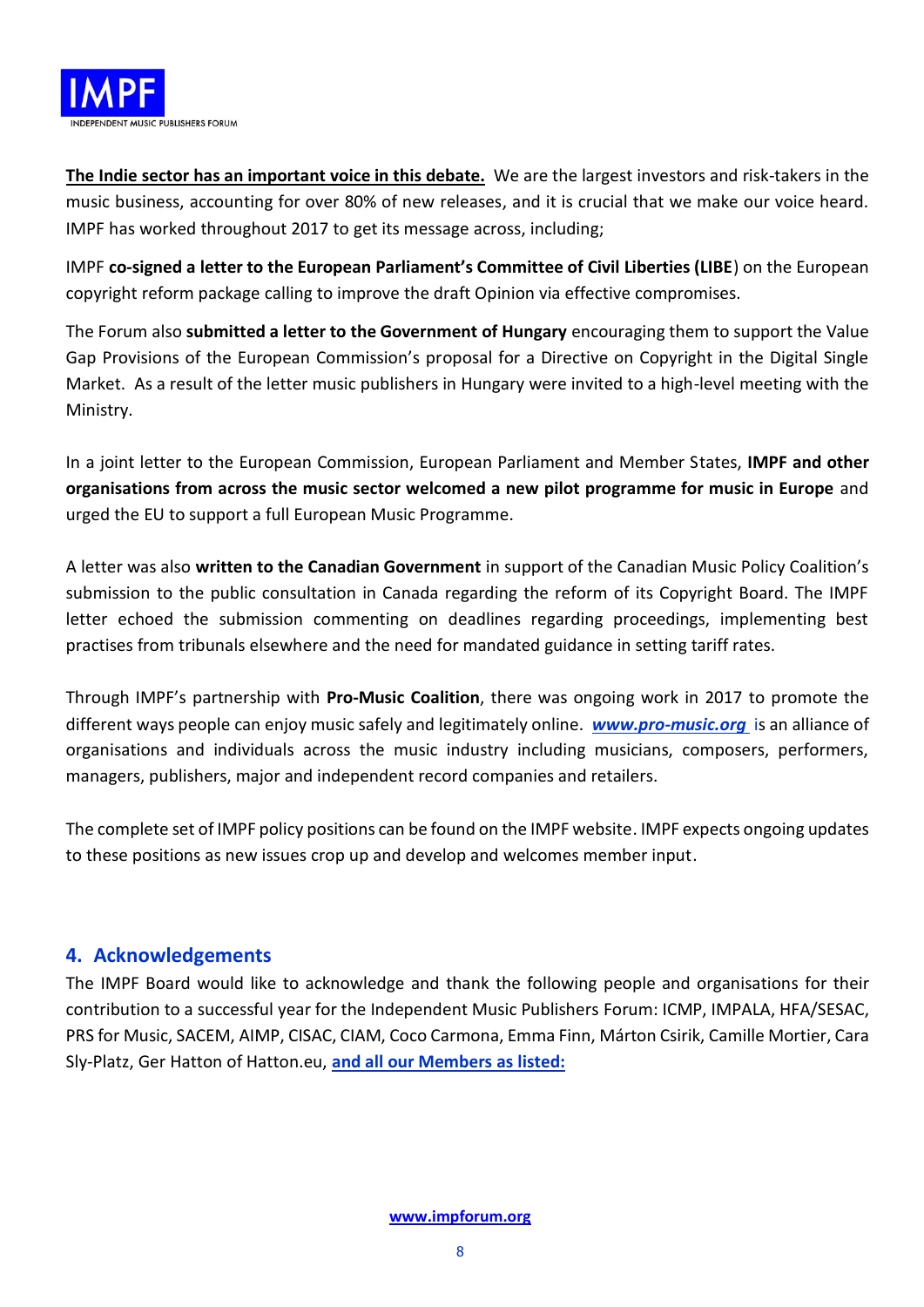

# **5. IMPF Members as of March 7 2018**

ABKCO Music & Records Absilone All Stars Music Angry Mob Music Aporia Records Inc. Beggars Music Ltd. Bucks Music Group Ltd. Budde Music Café Concerto Casablanca Media Publishing/Red Bricks Songs CCS Rights Management Cloud 9 Music B.V. Cooking Vinyl Music Publishing Cosmos Music Publishing CTM Publishing David Rose Publishing Domino Publishing Downtown Music Publishing Editorial Avenue Edition Bjorlund AB Edizioni Curci SRL Ediciones Musicales Clipper's, SL Editions Liechti & Cie Editions Raoul Breton Fermata Do Brasil Freibank Music Publishing FujiPacific Gazell Music AB Reverb Music Ltd. Globe Art Publishing Gmbh Golba Music Halit Music Imagem Music Group K9 Music Publishing Kassner Associated Publishers Lusitanian Music Mattie Music Group Median Muzik Edisyon

Melodie der Welt Gmbh & Co Mushroom Music Publishing Music Market Misty Music AB Nanada Music Oyez! SRL Pen Music Group Reel Muzic Werks Reverb Music Ltd.(A Reservoir Company) Rudi Schedler Musikverlag GmbH Schubert Music Europe Shapiro Bernstein & Co Sheer Publishing Africa SMV Schacht Muskverlag Songs Music Publishing Strictly Confidential Music Publishing Strengholt Music Publishing SugarMusic SPA Teddy Sound, SL Tro Editions Essex The Bicycle Music Company Tj musicservice GmbH Velvetica Music Publishing Wintrup Musikverlag Wixen Music Publishing Inc. Write Here Music (All Right Music)